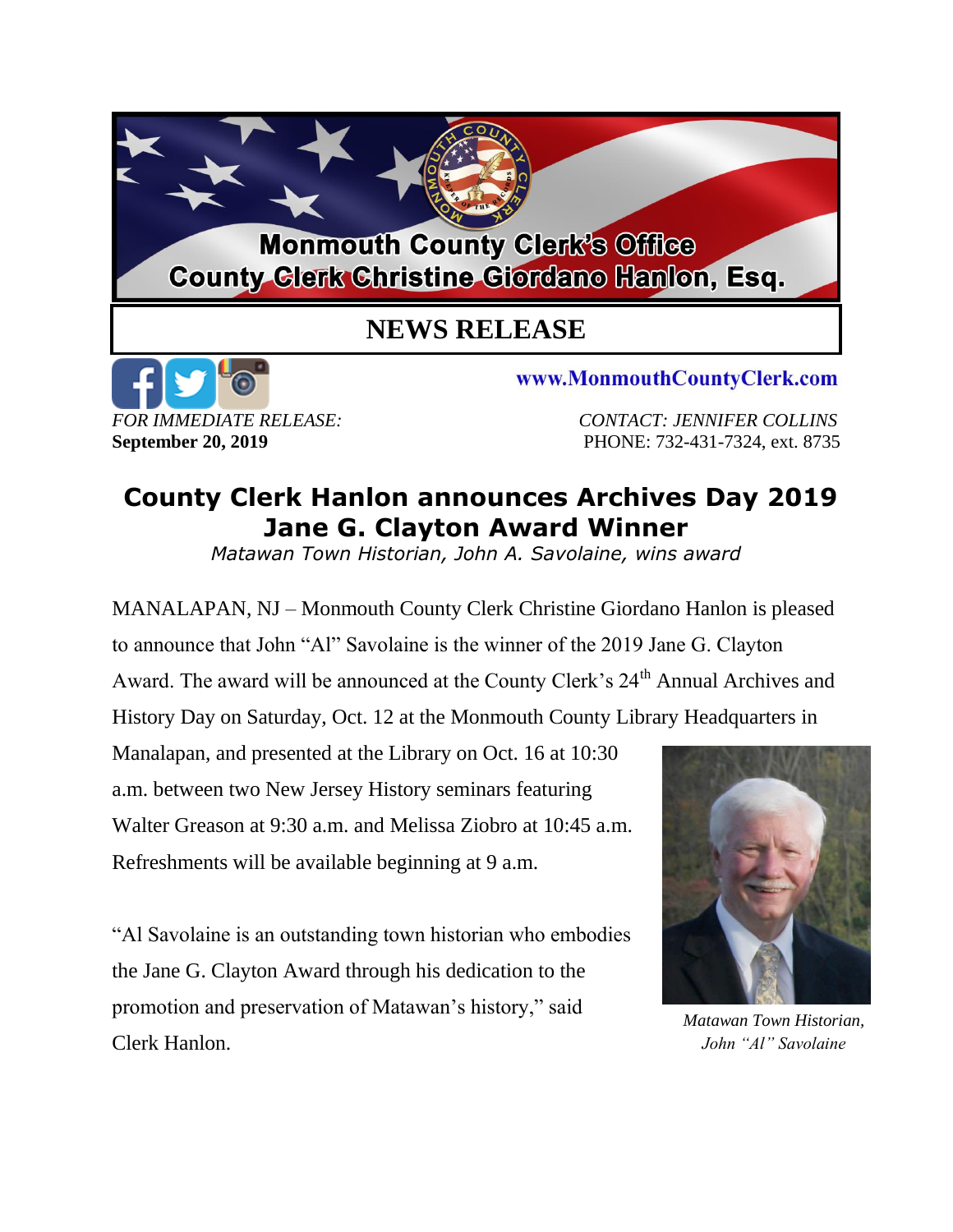Since 2004, Savolaine has been on the Matawan Historic Sites Commission, which manages the historic Burrowes mansion and three historic cemeteries. Among his projects was an inventory of all Matawan structures more than 100 years old. Savolaine designed a new monmument for the St. James AME Cemetery to honor veterans and others buried there.

A past docent at the Burrowes mansion and current cemetery tour guide, Savolaine is highly praised for his entertaining stories that bring history alive. He also wrote the script for the walk that includes 20 historic sites. The author of a book, "Stanley Fisher: Shark Attack Hero of a Bygone Age," and a play, "Mayhem in Matawan," about the Prohibition era, Savolaine is both the official Rose Hill Cemetery Historian and the Matawan Town Historian.

"Al Savolaine has made a lasting mark in Matawan and I am delighted that he will be receiving the Clayton Award as recognition for his many years of service to our community," said Clerk Hanlon.

Named for the former County Clerk who established the Monmouth County Archives, the Jane G. Clayton Award has been given annually since 1997 to an individual who has made a major contribution to the preservation and knowledge of Monmouth County history.

This year's Archives Week events from Oct. 12 to 16 will focus on the history of Monmouth County women, the subject of a month-long exhibit, opening Oct. 1, organized by the Monmouth County Archives at the Monmouth County Library Headquarters in Manalapan.

At 11 a.m. on Oct. 12, the Jane G. Clayton Award will be formally announced during the plenary session of the County Clerk's 24<sup>th</sup> Annual Archives and History Day. That